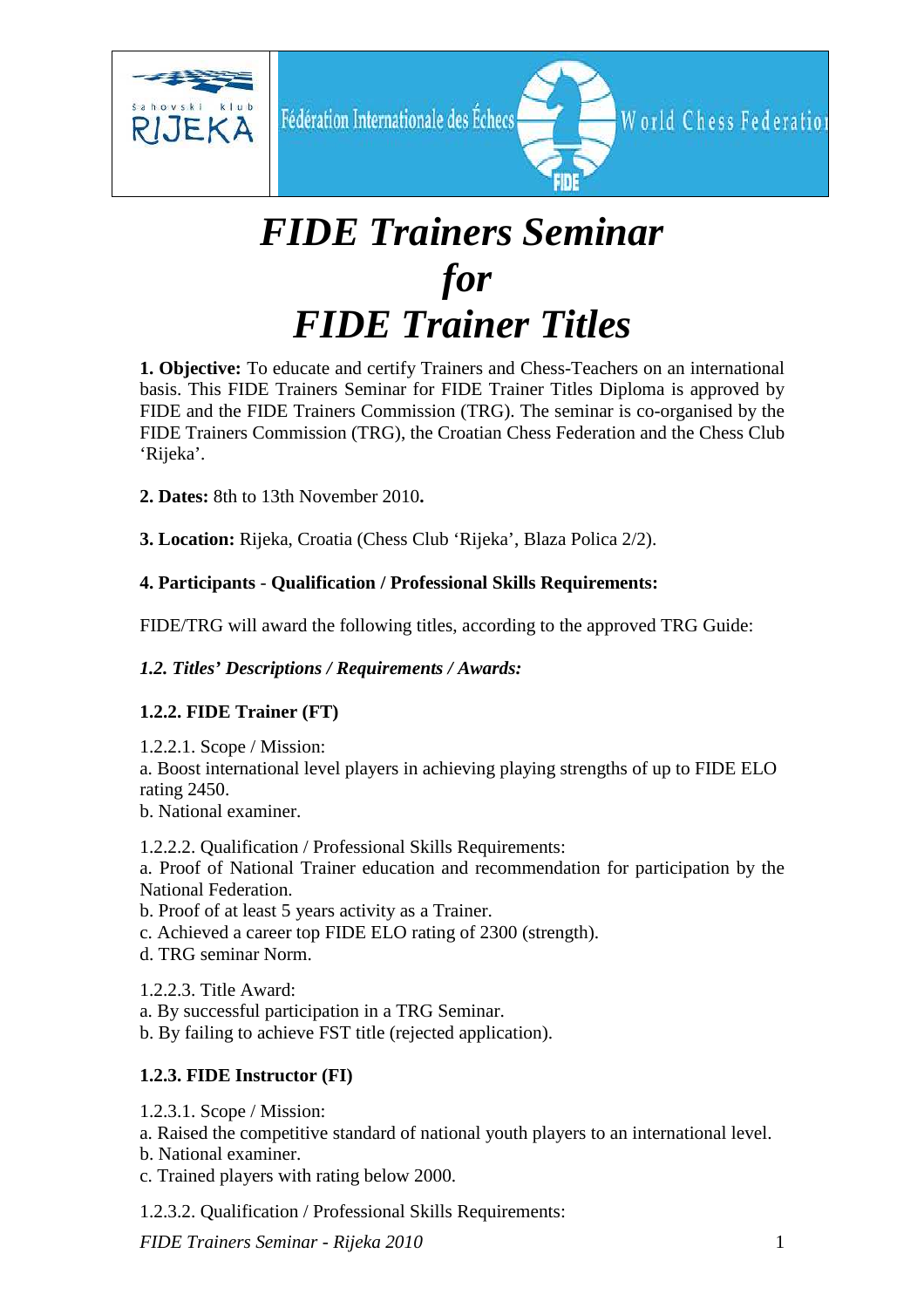a. Proof of National Trainer education and recommendation for participation by the National Federation.

- b. Proof of at least 2 years activity as a Trainer.
- c. Achieved a career top FIDE or National ELO rating of 2000 (strength).
- d. TRG seminar Norm.

1.2.3.3. Title Award:

a. By successful participation in a TRG Seminar.

## **1.2.4. National Instructor (NI)**

- 1.2.4.1. Scope / Mission:
- a. Raised the level of competitive chess players to a national level standard.
- b. Instructed/trained players with rating up to 1700.
- c. School teacher.

1.2.4.2. Qualification / Professional Skills Requirements:

- a. Minimum two years experience as Developmental Instructor (level).
- b. Achieved a career top FIDE or National ELO rating of 1700 (strength).
- c. Trainees have minimum top-10 placing in recognized national level competitions.
- d. TRG seminar Norm.

1.2.4.3. Title Award:

a. By successful participation in a TRG Seminar.

#### **1.2.5. Developmental Instructor (DI)**

1.2.5.1. Scope / Mission:

a. Spread the love for chess among children and methodically bring them to a competitive level.

b. Instructions for Beginners, Elementary, Intermediate and Recreational level players.

c. School teacher.

1.2.5.2. Qualification / Professional Skills Requirements:

- a. Knows the FIDE Laws of Chess (Basic Rules of Play and Competition Rules).
- b. Achieved a career top FIDE or National ELO rating of 1400 (strength).
- c. TRG seminar Norm.

1.2.5.3. Title Award:

a. By successful participation in a TRG Seminar.

**5. Number of Participants:** Maximum of 40 Trainers based on first-come first-serve basis.

#### **6. Order of Events:**

| Monday    | November 8th  | Day 1   | 12:00-13:45 & 15:00-19:45 |
|-----------|---------------|---------|---------------------------|
| Tuesday   | November 9th  | Day 2   | 09:30-12:15 & 15:00-18:45 |
| Wednesday | November 10th | Day $3$ | 09:30-13:15 & 16:00-18:45 |
| Thursday  | November 11th | Day 4   | 09:30-12:15 & 15:00-18:45 |
| Friday    | November 12th | Day 5   | 09:30-12:15 & 14:30-17:15 |
| Saturday  | November 13th | Day 6   | 09:00-13:00               |

**7. Lectures / Exercises:** The FIDE Trainers Seminar will take-up 37 hours. The lectures will be conducted in the Serbo-Croatian language and a lesson hour equals to 45 minutes. A projector and a microphone will be in use during the lectures.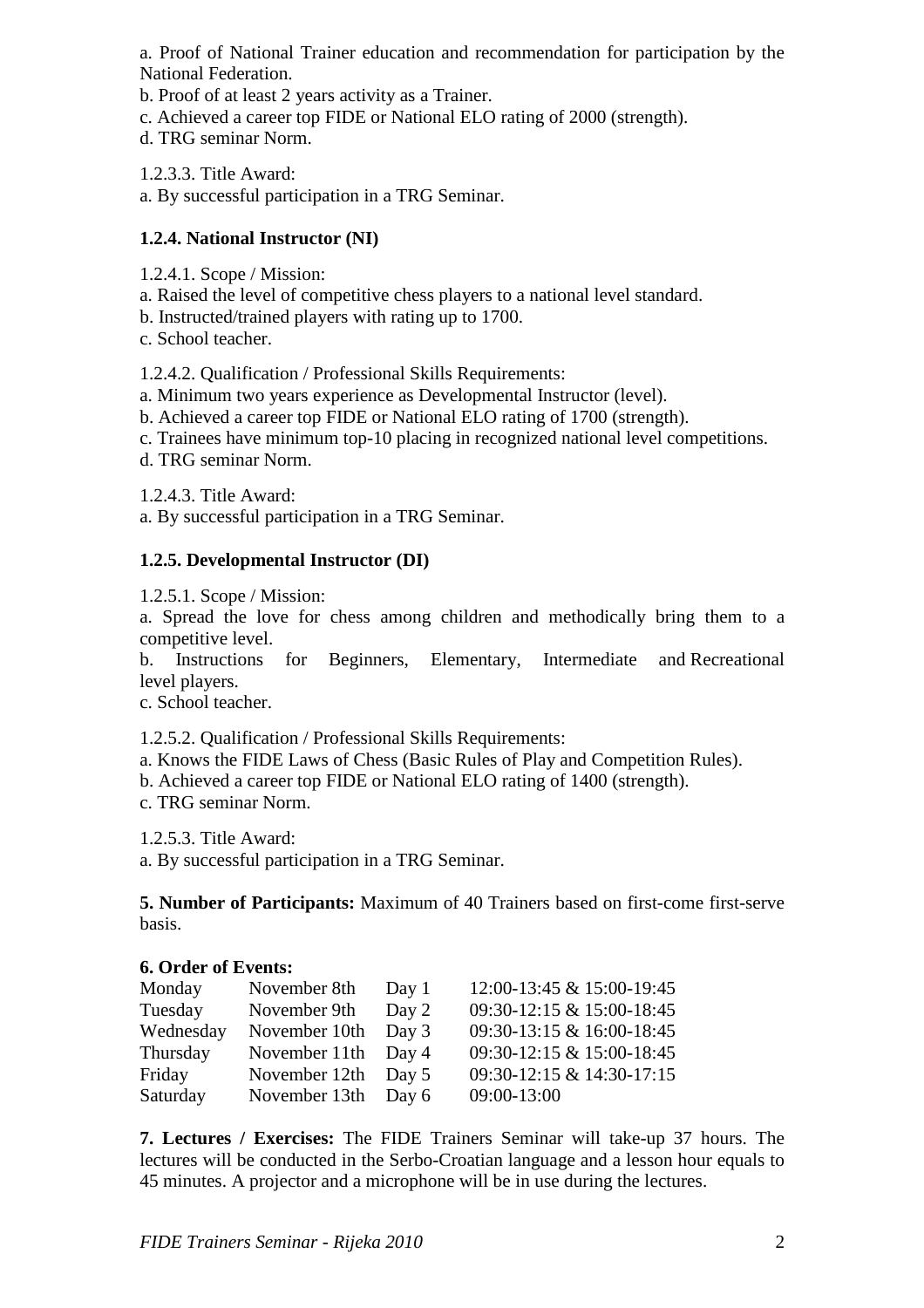# **8. Trainer Certificate / Diploma:**

# *1.3. Procedures / Financial:*

a. After successful graduation from the seminar course, each participant will receive a participation certificate signed by the Lecturer / Seminar Leader.

b. After the detailed report submission by the Lecturer / Seminar Leader to TRG, the later will submit the titles' applications/proposals to FIDE for approval by an official body (PB, EB or GA).

c. Following approval, the trainer will receive the official diploma badge (the badge shall include the photograph of the trainer and the license validity) from FIDE, if the following conditions are fulfilled:

c1. Requirements (Qualification) for each title as described above.

c2. Diploma of the successful participation in the FIDE Trainer Seminar (except for FST).

c3. Written examinations (except for FST).

c4. Payments of FIDE fees (participation and titles), according to the following table:

| <b>Title Awarded</b>     |           | Title Award (one-time) Licence Fee (valid for 4 years) |
|--------------------------|-----------|--------------------------------------------------------|
| <b>FIDE</b> Trainer      | 200 Euros | 120 Euros                                              |
| <b>FIDE</b> Instructor   | 100 Euros | 60 Euros                                               |
| National Instructor      | 50 Euros  | 30 Euros                                               |
| Developmental Instructor | 50 Euros  | 30 Euros                                               |

e. It is allowed for a participant to pay for his Title Fee in advance to the affiliated federation/body co-organiser or to FIDE directly. In this case he/she must inform FIDE in written form for his action. In case that his/her Title fails to be approved by FIDE, the Title Fee is not refundable.

f. A titled Trainer will be charged a 'Licence Fee' after two calendar years have passed since the title was awarded. Each licence will be valid for four (4) years. (ex) World Champions and the FST of the 2004 Direct Approval (founders) are exempt from these licence regulations. Failing to fulfil the licence's obligations will lead to a suspension from the trainers' titles lists.

g. English language is the official language for communication and applications between TRG and Trainers.

**9. Costs:** The costs for travel will be borne by the sending federation, club or participant. All refreshments and snacks throughout the seminar, as access to Internet and handouts and examination, will be free. The FIDE seminar's fee is 200 euros per participant (includes the 100 euros FIDE fee), except for the title of FT, where the fee is 250 euros per participant (includes the 100 euros FIDE fee). A relative book (TRG Syllabus) containing all the lectures will be distributed for free among the registered participants.

**10. Enrolment:** The deadline for enrolment / payment: 1st November 2010.

## 11. Board and Lodging: Opatija Hotels:

a. 'Adriatic' \*\*\* (F/B): 1/2 room: 36 euros/pp, 1/1 room: 47 euros/pp.

b. '4 Opatijska Cvijeta' \*\*\*\* (F/B): 1/2 room: 43 euros/pp, 1/1 room: 53 euros/pp.

c. 'Adriatic'\*\*\*\* (F/B): 1/2 room: 43 euros/pp, 1/1 room: 53 euros/pp.

**12. Lecturers:** The program would be fullfield by FST & GM **Adrian Mikhalchishin** (19 hours) and by FST & GM **Georg Mohr** (18 hours). The lectures were prepared by TRG members.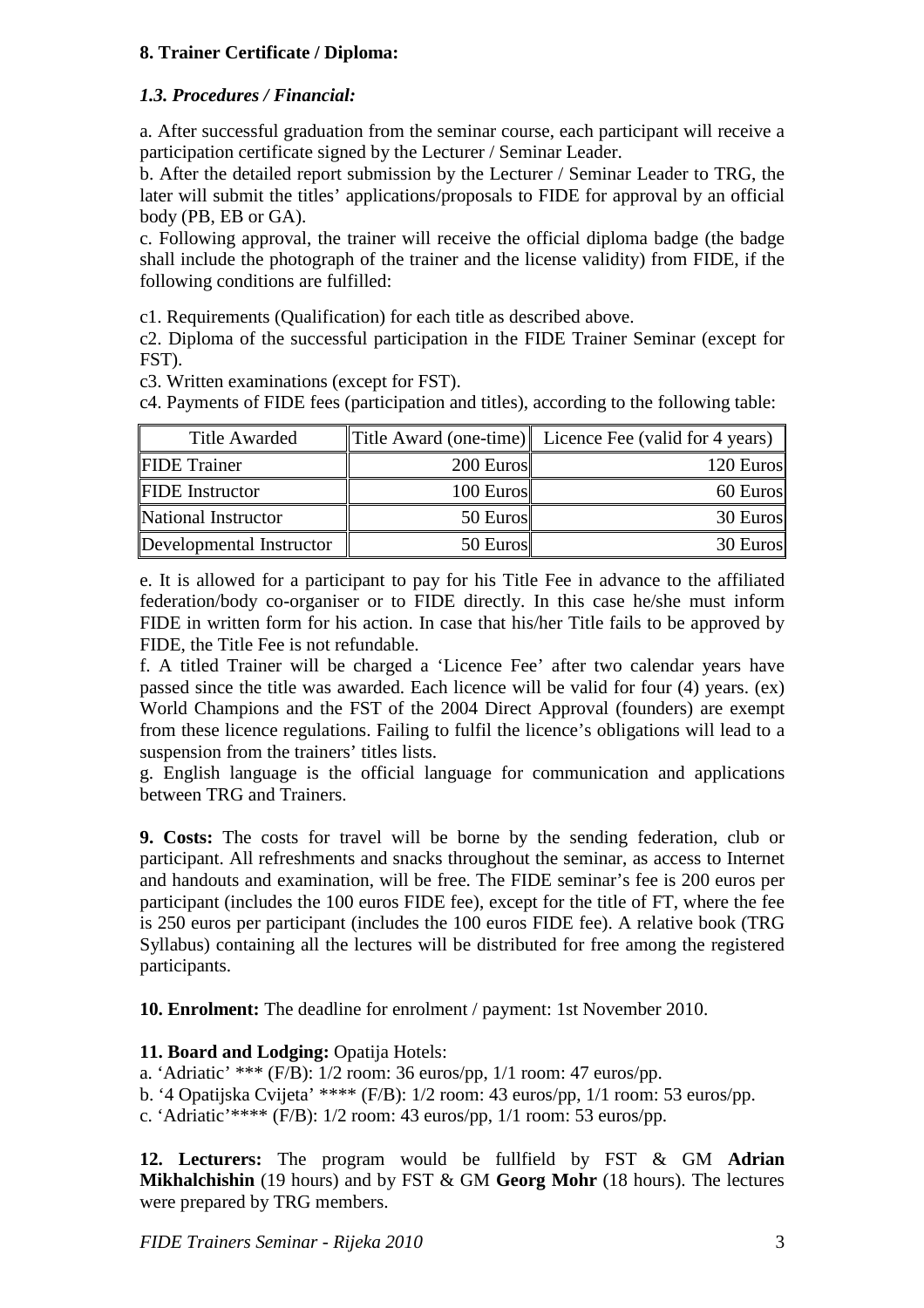|           | Mikha | 12:00-12:45   | FIDE Trainers Commission (TRG)                     |  |
|-----------|-------|---------------|----------------------------------------------------|--|
|           | Mohr  | 13:00-13:45   | TRG - A Look at the Past                           |  |
|           |       |               |                                                    |  |
|           | Mohr  | 15:00-15:45   | Trainers' Ranking / FIDE Guide                     |  |
| Day 1     | Mohr  | 16:00-16:45   | Physical and Psychological Factors                 |  |
|           | Mohr  | 17:00-17:45   | <b>Nutritional Practices of Chess Grandmasters</b> |  |
|           | Mikha | 18:00-18:45   | Differences Between Boys and Girls in Chess        |  |
|           | Mikha | 19:00-19:45   | Nature or Nurture                                  |  |
|           | Mohr  | 09:30-10:15   | Chess Literature - Knight Endings                  |  |
|           | Mohr  | $10:30-11:15$ | <b>Trainers' Common Mistakes</b>                   |  |
|           | Mohr  | 11:30-12:15   | Getting to Know Ourselves                          |  |
|           |       |               |                                                    |  |
| Day 2     | Mikha | 15:00-15:45   | Building a Repertoire                              |  |
|           | Mikha | 16:00-16:45   | Middlegame & Endgame Theory                        |  |
|           | Mikha | 17:00-17:45   | The Role of Classics                               |  |
|           | Mikha | 18:00-18:45   | <b>Working with Classical Games</b>                |  |
|           | Mohr  | 09:30-10:15   | <b>Technique of Analysis</b>                       |  |
|           | Mohr  | $10:30-11:15$ | <b>Chess Intuition</b>                             |  |
|           | Mohr  | 11:30-12:15   | Basic / Typical Plans                              |  |
|           | Mohr  | 12:30-13:15   | The Role of Prophylactic Thinking                  |  |
| Day 3     |       |               |                                                    |  |
|           | Mikha | 16:00-16:45   | Principles of Opening Play                         |  |
|           | Mikha | 17:00-17:45   | Attacking the King                                 |  |
|           | Mikha | 18:00-18:45   | Open File / Semi-Open File                         |  |
|           | Mohr  | 09:30-10:15   | <b>Outpost - Bishop Endings</b>                    |  |
|           | Mohr  | $10:30-11:15$ | <b>Rook vs Minor Piece</b>                         |  |
|           | Mohr  | 11:30-12:15   | The Bishop-pair                                    |  |
| Day 4     |       |               |                                                    |  |
|           | Mikha | 15:00-15:45   | Bishop vs Knight / Knight vs Bishop                |  |
|           | Mikha | 16:00-16:45   | The Isolated Pawn                                  |  |
|           | Mikha | 17:00-17:45   | Doubled Pawns - Backward Pawn                      |  |
|           | Mikha | 18:00-18:45   | How to Think in Endgames - Queen Endings           |  |
|           | Mohr  | 09:30-10:15   | <b>Hanging Pawns</b>                               |  |
|           | Mohr  | 10:30-11:15   | Passed Pawn                                        |  |
| <b>S</b>  | Mohr  | 11:30-12:15   | Pawn Majority / Pawn Minority                      |  |
| Day       |       |               |                                                    |  |
|           | Mikha | 14:30-15:15   | The Exchange Sacrifice - The Positional Sacrifice  |  |
|           | Mikha | 15:30-16:15   | Won Positions / Lost Positions                     |  |
|           | Mikha | 16:30-17:15   | The Golden Rules of the Endgame - Rook Endings     |  |
| $\bullet$ | Mohr  | 09:30-10:15   | Pawn Endings - Mixed Endings                       |  |
| Day       | Mikha | 10:30-12:30   | Examinations                                       |  |
|           |       | 12:30-13:00   | <b>Closing Ceremony</b>                            |  |

**13. Seminar Plan:** The detailed plan of lectures / examinations will be as follows:

**14. Information:** Srdjan Zelenika (CC 'Rijeka' Secretary).

|     | Address 51000 Rijeka (CRO), Blaza Polica 2/2 Phone |        | $+385915282175$         |
|-----|----------------------------------------------------|--------|-------------------------|
| Fax | $+38551322628$                                     | E-mail | info@eurorijeka2010.com |

**15. Payments:** Official Bank Account:

| <b>Bank</b>         | Erste & Steiermarkische Bank d.d., Branch Office Rijeka |
|---------------------|---------------------------------------------------------|
| Holders             | 'Rijeka' Chess Club, Blaza Polica 2, Rijeka             |
| <b>IBAN</b>         | HR 732.402.006.110.012.7900                             |
| Swift Code          | ESBCHR22                                                |
| <b>Bank Address</b> | Jadranski trg 3a 51000 Rijeka                           |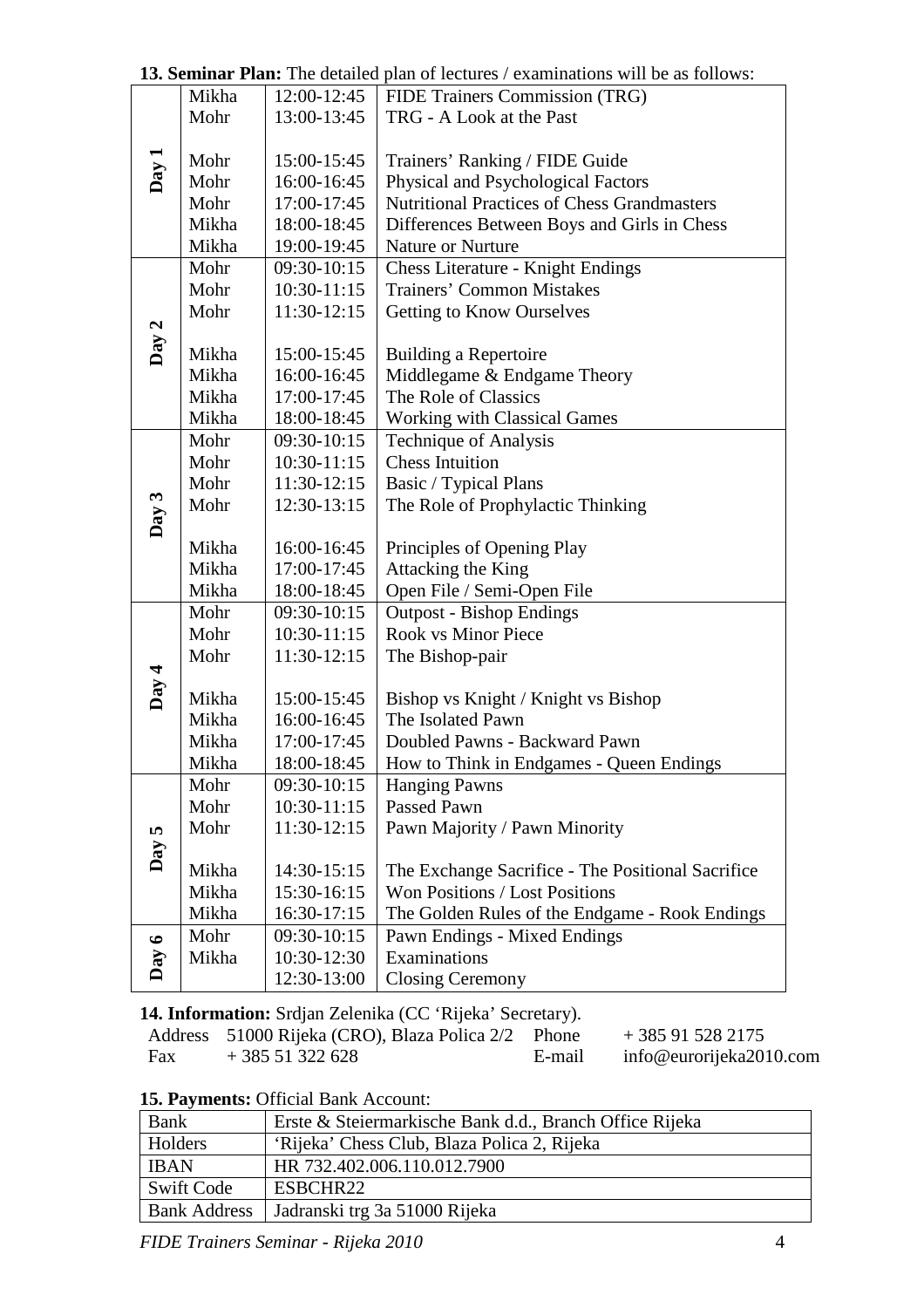| Participants' List |                |             |              |         |                |
|--------------------|----------------|-------------|--------------|---------|----------------|
| $\mathbf N$        | <b>Surname</b> | <b>Name</b> | <b>Birth</b> | Country | <b>FIDE ID</b> |
| $\mathbf 1$        |                |             |              |         |                |
| $\overline{2}$     |                |             |              |         |                |
| $\frac{3}{4}$      |                |             |              |         |                |
|                    |                |             |              |         |                |
| $\overline{5}$     |                |             |              |         |                |
| $\overline{6}$     |                |             |              |         |                |
| $\overline{7}$     |                |             |              |         |                |
| $\sqrt{8}$         |                |             |              |         |                |
| $\overline{9}$     |                |             |              |         |                |
| $\overline{10}$    |                |             |              |         |                |
| $\overline{11}$    |                |             |              |         |                |
| $\overline{12}$    |                |             |              |         |                |
| 13                 |                |             |              |         |                |
| $\overline{14}$    |                |             |              |         |                |
| $\overline{15}$    |                |             |              |         |                |
| $16$               |                |             |              |         |                |
| $\overline{17}$    |                |             |              |         |                |
| $18\,$             |                |             |              |         |                |
| 19                 |                |             |              |         |                |
| $20\,$             |                |             |              |         |                |
| $\overline{21}$    |                |             |              |         |                |
| $22\,$             |                |             |              |         |                |
| $\overline{23}$    |                |             |              |         |                |
| 24                 |                |             |              |         |                |
| $\overline{25}$    |                |             |              |         |                |
| $\overline{26}$    |                |             |              |         |                |
| 27                 |                |             |              |         |                |
| $\overline{28}$    |                |             |              |         |                |
| $\frac{29}{30}$    |                |             |              |         |                |
|                    |                |             |              |         |                |
| 31                 |                |             |              |         |                |
| 32                 |                |             |              |         |                |
| 33                 |                |             |              |         |                |
| 34                 |                |             |              |         |                |
| 35                 |                |             |              |         |                |
| 36                 |                |             |              |         |                |
| $\overline{37}$    |                |             |              |         |                |
| $\overline{38}$    |                |             |              |         |                |
| 39                 |                |             |              |         |                |
| 40                 |                |             |              |         |                |